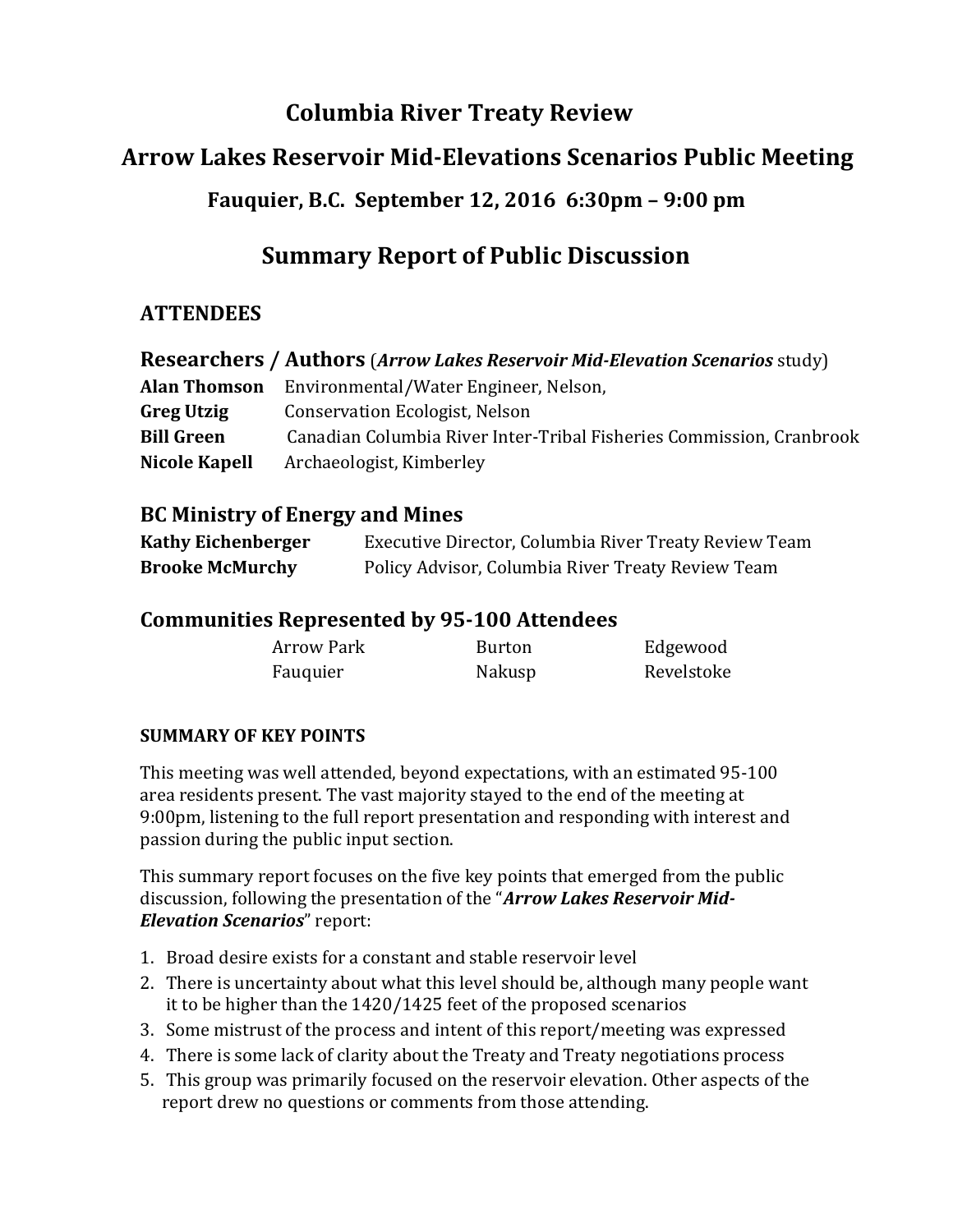#### **KEY POINTS**

#### **1. Constant and Stable Reservoir Level**

During the last part of the meeting, one of the researchers reminded people that there were two related, but separate, proposals/recommendations contained in this study: (1) a constant and stable reservoir level; and (2) the 1420 and 1425 feet levels used in the respective scenarios. One of the final public comments reiterated this point, which led to a vocal indication of a seemingly very broad support for the constant and stable level aspect.

#### **2. Determining the Constant and Stable Reservoir Levels**

However, the main concern expressed by most attendees, throughout the meeting was that both of the two mid-reservoir scenario proposed water levels, 1420 and 1425 feet, are too low. People who live on the reservoir want higher levels, the numbers 1430-1435 feet being mentioned on several occasions.

Towards the end of the evening, a show of hands was invited for those who favoured higher levels. Approximately half of the 80+ or so people remaining in the audience raised their hands. Reasons expressed throughout the meeting for wanting a higher level were:

- Added costs related to rebuilding marinas/docks if level is lower
- The unpleasant aesthetics of marinas/docks so far from where people live
- Ugliness of mud flats
- Less concern about regrowth in uncovered areas, if level is higher, as it will recover faster
- Mosquitoes are bad when levels are low; residents do not want this
- Would be easier for fish to spawn with higher levels
- Better for water-based recreation
- Affects the overall economy of communities i.e. affects camping, tourism, beaches, restaurants, hotels, which leads to loss of jobs, young people leaving region, leading to the demise of communities.

One person mentioned that a constant higher level, such as 1435 feet, would not leave much room in the reservoir to mitigate flooding during high water years. .

#### **3. Mistrust of the Intent of this Study/Report and Meeting**

Some people who live on and around the reservoir had concerns about the process for this study and meeting:

- Not understanding that this was a proposal seeking public input, not a 'done deal' being forced upon area residents
- 'Government' was not listening to those who live on the reservoir
- Worried that government is only concerned about environmental values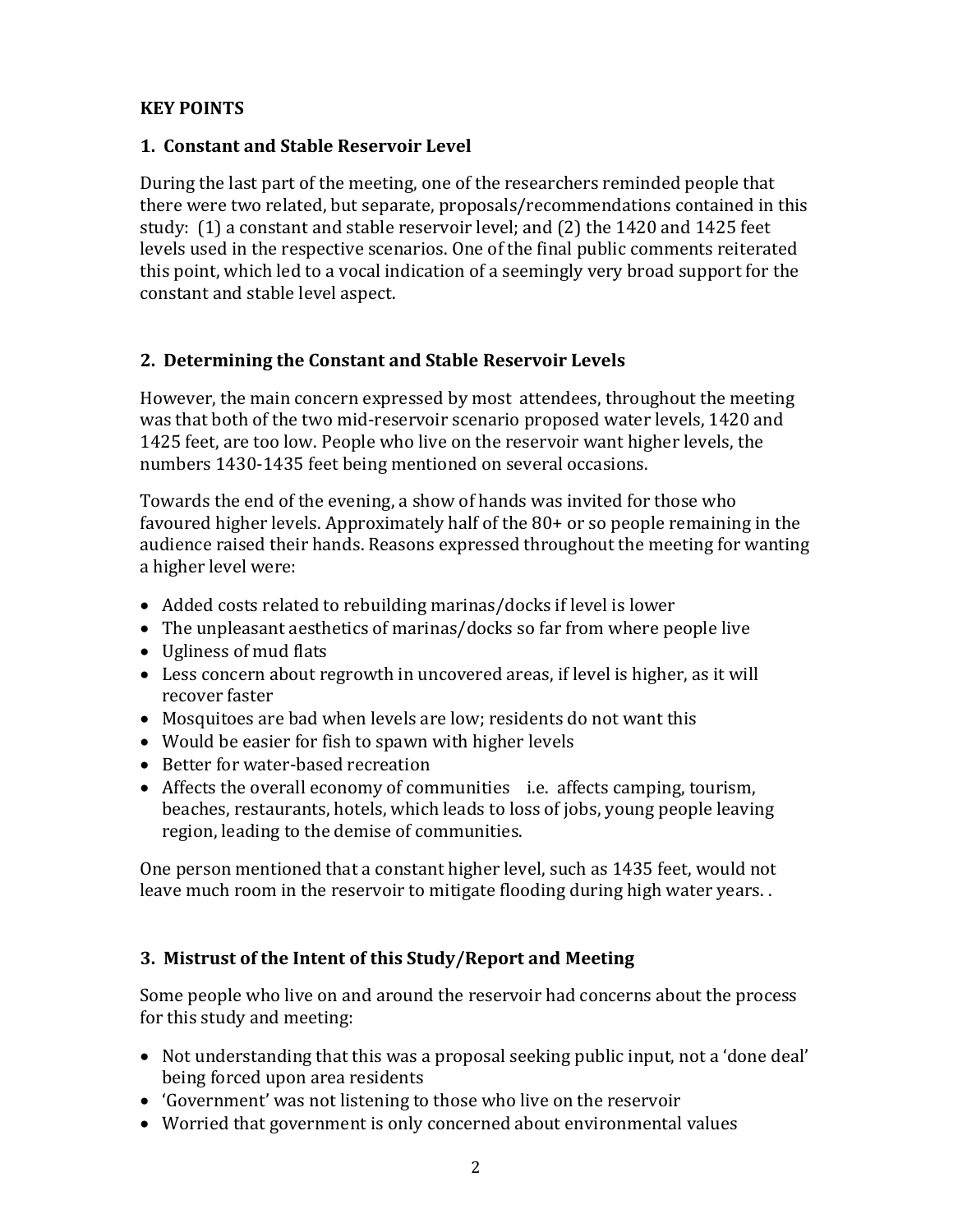There were also comments connected with the mid-reservoir levels outlined in the study, indicating, perhaps, that not everyone understood either the background around this study and/or some of the key elements:

- Some thought the 1420 and 1425 foot levels were 'written in stone'
- There was some lack of clarity around where the 1420 and 1425 foot levels came from, that is, not understanding that they are a result of feedback from the 2013 Columbia River Treaty Review public meeting in Fauquier.
- Unclear that one in every 5 or 7 flood years mentioned in the report scenarios were based on an average, not a predetermined time when the reservoirs would be used to store excess water to reduce flood risk, and the reservoir water elevation would rise and fall over a defined period

#### **4. Lack of Clarity Around the Treaty and Treaty Negotiations Review Process**

The Columbia River Treaty is a complex agreement, the details of which were not fully understood by many of the attendees. Aspects of the Columbia River Treaty that required clarification:

- It is incorrect that the Treaty can only be negotiated in 2024. The Treaty can be changed at any time providing both U.S. and Canada/BC agree to the changes. 2024 represents the earliest that either country can terminate the Treaty, providing at least 10 years notice is given. The scenarios presented at this meeting represent the beginning stages of exploring potential changes to the Treaty that could be negotiated with the US.
- How water levels are currently governed under the Treaty was unclear to some. Reservoir levels are tied to Columbia River flow requirements at the border to maximize power production and prevent damaging floods. More information on how the Treaty operates is found on the Ministry of Energy and Mines' website <http://blog.gov.bc.ca/columbiarivertreaty/>
- How projected levels are communicated to residents was unclear to some. BC Hydro provides regular communication on reservoir levels in real time through their web site and through bi- weekly reservoir updates that are sent by email. To view reservoir elevations or to sign up for the update emails go to [https://www.bchydro.com/energy-in](https://www.bchydro.com/energy-in-bc/our_system/transmission_reservoir_data/previous_reservoir_elevations.html)[bc/our\\_system/transmission\\_reservoir\\_data/previous\\_reservoir\\_elevations.html](https://www.bchydro.com/energy-in-bc/our_system/transmission_reservoir_data/previous_reservoir_elevations.html)
- The role of high water in Mica Dam in relation to overall power generation with BC was not understood by some. Mica Dam generating station can produce up to 3000 megawatts (MW) in power and relies on high reservoir elevation (high head) to maximize power production. Conversely, Hugh Keenleyside Dam is a relatively low head dam produces a maximum of 185 MW.